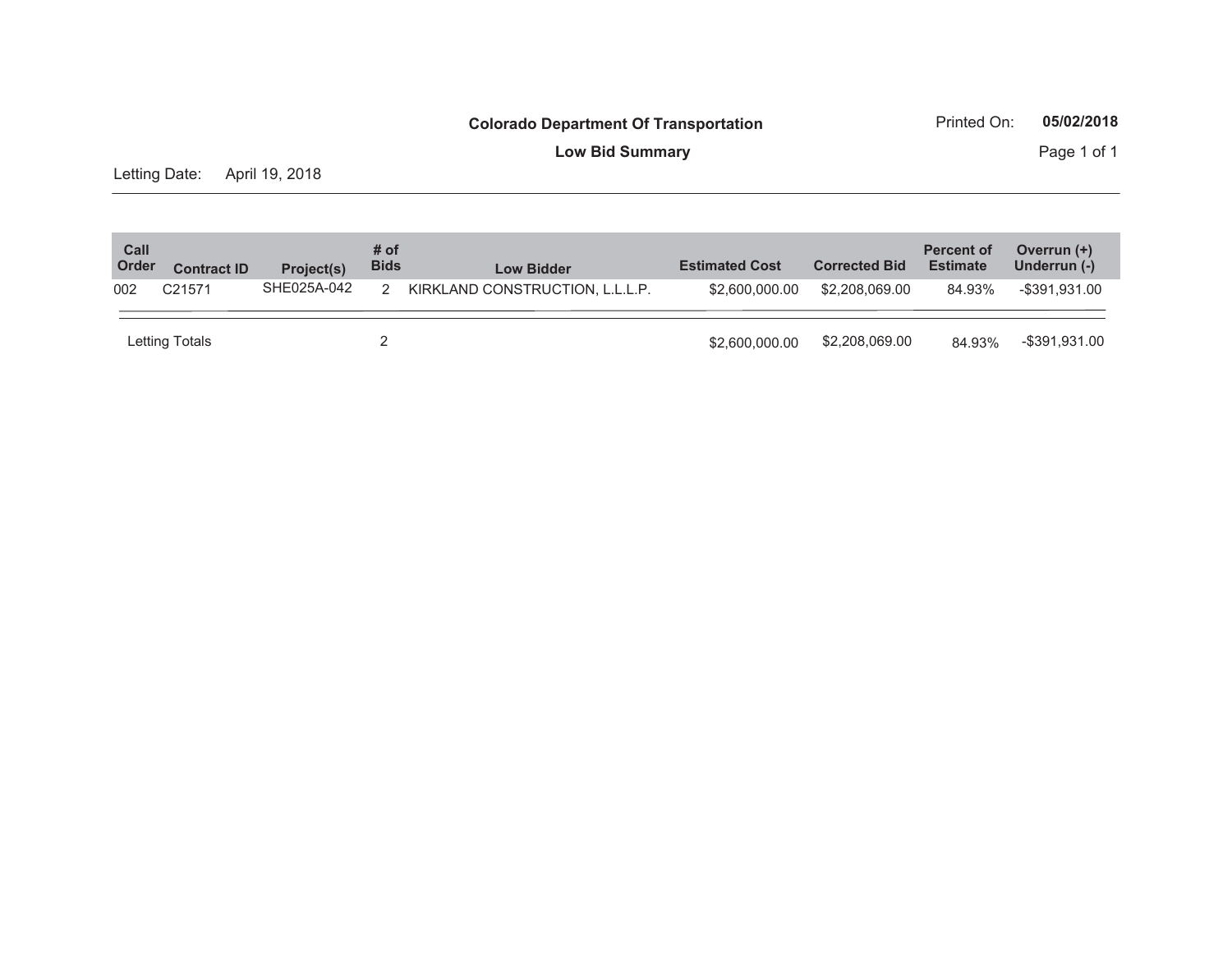|               |                |              | <b>Colorado Department Of Transportation</b> | Printed On:               | 05/02/2018  |
|---------------|----------------|--------------|----------------------------------------------|---------------------------|-------------|
|               |                |              | <b>Vendor Ranking</b>                        |                           | Page 1 of 1 |
| Letting No:   | 20180419       | Contract ID: | C <sub>21571</sub>                           | Project(s): SHE025A-042   |             |
| Letting Date: | April 19, 2018 | Region:      | 2                                            |                           |             |
| Letting Time: | $10:00$ AM     |              | Contract Time: 90 WORKING DAYS               | Counties: EL PASO, PUEBLO |             |

| <b>Rank</b> | <b>Vendor ID</b> | <b>Vendor Name</b>                                         | <b>Total Bid</b> | <b>Percent Of</b><br><b>Low Bid</b> | <b>Percent Of</b><br><b>Estimate</b> |
|-------------|------------------|------------------------------------------------------------|------------------|-------------------------------------|--------------------------------------|
|             | 160A             | KIRKLAND CONSTRUCTION, L.L.L.P.                            | \$2,208,069.00   | 100.00%                             | 84.93%                               |
| 2           | 232A             | AMERICAN CIVIL CONSTRUCTORS, LLC. dba ACC Mountain<br>West | \$2,482,324.00   | 112.42%                             | 95.47%                               |
| 0           | -EST-            | <b>Engineer's Estimate</b>                                 | \$2,600,000.00   | 117.75%                             | 100.00%                              |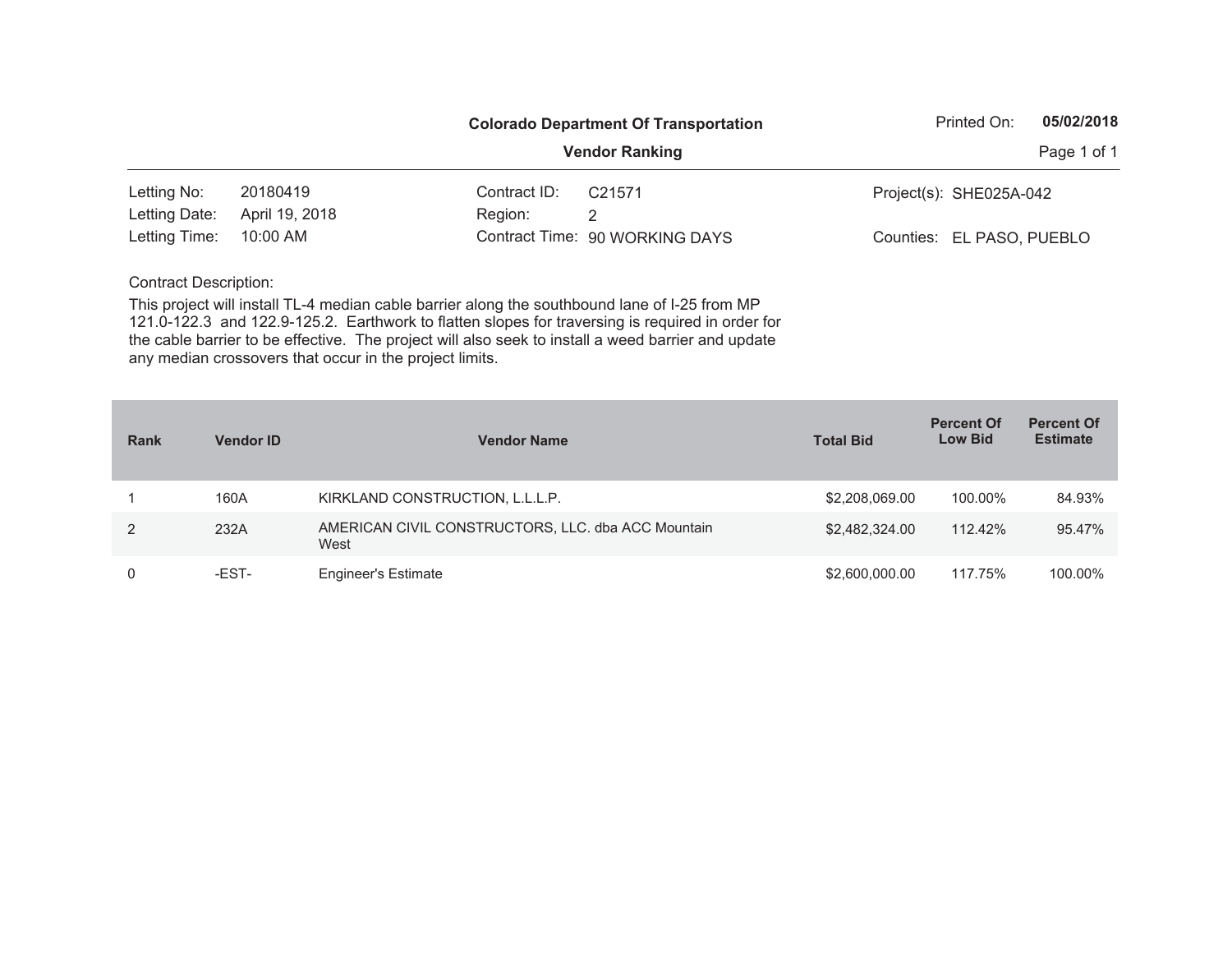**Item Code Quantity Unit Price Amount Unit Price Amount Unit Price Amount (0) -EST-Engineer's Estimate (1) 160A KIRKLAND CONSTRUCTION, LLLP (2) 232A AMERICAN CIVILCONSTRUCTORS, LLC Description SECTION:** 0001 Bid Items **LCC:** 201-00000 Clearing and Grubbing 201-00000 1.000 L S 30,000.00000 30,000.00 17,000.0000 17,000.00 50,000.000 50,000.00 202-00019 Removal of Inlet 1.000 EACH 300.00000 300.00 1,800.00000 1,800.00 750.00000 750.00 202-00220 Removal of Asphalt Mat 2,644.000 SY 13.00000 34,372.00 13.50000 35,694.00 10.00000 26,440.00 202-04002 Clean Culvert 7.000 EACH 2,500.00000 17,500.00 1,800.00000 12,600.00 1,500.00000 10,500.00 203-00060 Embankment Material (Complete In Place) 20,771.000 CY 26.00000 540,046.00 11.00000 228,481.00 16.00000 332,336.00 203-01500 Blading 190.000 HOUR 150.00000 28,500.00 100.00000 19,000.00 140.00000 26,600.00 203-01510 Backhoe 190.000 HOUR 120.00000 22,800.00 50.00000 9,500.00 180.00000 34,200.00 203-01550 Dozing 80.000 HOUR 150.00000 12,000.00 100.00000 8,000.00 180.00000 14,400.00 203-01594 Combination Loader 80.000 HOUR 110.00000 8,800.00 75.00000 6,000.00 85.00000 6,800.00 203-01597 Potholing 120.000 HOUR 200.00000 24,000.00 250.00000 30,000.00 160.00000 19,200.00 207-00205 Topsoil 10,200.000 CY 13.00000 132,600.00 7.30000 74,460.00 11.00000 112,200.00 208-00002 Erosion Log Type 1 (12 Inch) 5,172.000 LF 4.00000 20,688.00 3.25000 16,809.00 3.00000 15,516.00 208-00045 Concrete Washout Structure 4.000 EACH 1,000.00000 4,000.00 1,500.00000 6,000.00 850.00000 3,400.00 208-00070 Vehicle Tracking Pad 5.000 EACH 2,000.00000 10,000.00 1,500.00000 7,500.00 1,700.00000 8,500.00 **Tabulation of Bids**10:00 AMCounties: EL PASO, Letting Date: April 19, 2018 <sup>2</sup> PUEBLO C21571Region: Letting Time: Letting No: 20180419 Contract ID: Counties:

Page 1 of 5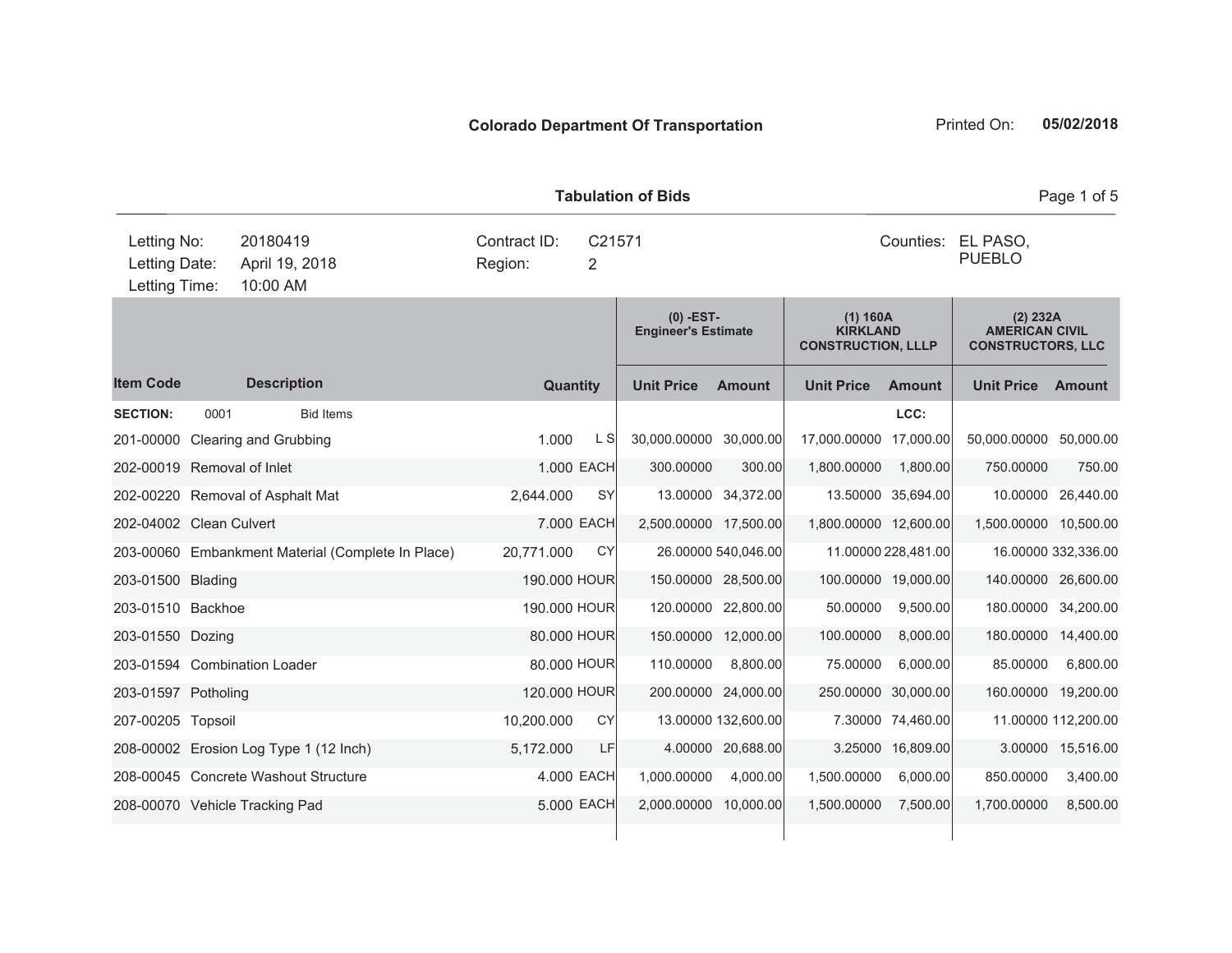|                                               |             |                                             |  |                         |                          | <b>Tabulation of Bids</b>                 |                      |                                                          |                      |                                                                        | Page 2 of 5         |
|-----------------------------------------------|-------------|---------------------------------------------|--|-------------------------|--------------------------|-------------------------------------------|----------------------|----------------------------------------------------------|----------------------|------------------------------------------------------------------------|---------------------|
| Letting No:<br>Letting Date:<br>Letting Time: |             | 20180419<br>April 19, 2018<br>10:00 AM      |  | Contract ID:<br>Region: | C21571<br>$\overline{2}$ |                                           |                      |                                                          | Counties:            | EL PASO,<br><b>PUEBLO</b>                                              |                     |
|                                               |             |                                             |  |                         |                          | $(0)$ -EST-<br><b>Engineer's Estimate</b> |                      | (1) 160A<br><b>KIRKLAND</b><br><b>CONSTRUCTION, LLLP</b> |                      | (2) 232A<br><b>AMERICAN CIVIL</b><br><b>CONSTRUCTORS, LLC</b><br>dba A |                     |
| <b>Item Code</b>                              |             | <b>Description</b>                          |  | Quantity                |                          | <b>Unit Price</b>                         | <b>Amount</b>        | <b>Unit Price</b>                                        | <b>Amount</b>        | <b>Unit Price</b>                                                      | <b>Amount</b>       |
| <b>SECTION:</b>                               | 0001        | <b>Bid Items</b>                            |  |                         |                          |                                           |                      |                                                          | LCC:                 |                                                                        |                     |
| 208-00103                                     |             | Removal and Disposal of Sediment (Labor)    |  | 60,000 HOUR             |                          | 50.00000                                  | 3,000.00             | 29.00000                                                 | 1,740.00             | 27.00000                                                               | 1,620.00            |
| 208-00105                                     | (Equipment) | Removal and Disposal of Sediment            |  | 16.000 HOUR             |                          | 100.00000                                 | 1,600.00             | 75.00000                                                 | 1,200.00             | 110.00000                                                              | 1,760.00            |
| 208-00207                                     |             | <b>Erosion Control Management</b>           |  | 60.000                  | <b>DAY</b>               | 150.00000                                 | 9,000.00             | 100.00000                                                | 6,000.00             | 160.00000                                                              | 9,600.00            |
| 210-04020 Modify Inlet                        |             |                                             |  |                         | 5.000 EACH               | 85.00000                                  | 425.00               | 2,200.00000                                              | 11,000.00            | 1,600.00000                                                            | 8,000.00            |
| 212-00006 Seeding (Native)                    |             |                                             |  | 14.000 ACRE             |                          | 900.00000                                 | 12,600.00            | 360.00000                                                | 5,040.00             | 900.00000                                                              | 12,600.00           |
| 212-00032 Soil Conditioning                   |             |                                             |  | 14,000 ACRE             |                          | 3,000.00000                               | 42,000.00            | 2,400.00000                                              | 33,600.00            | 2,650.00000 37,100.00                                                  |                     |
|                                               |             | 213-00004 Mulching (Weed Free Straw)        |  | 14.000 ACRE             |                          | 300.00000                                 | 4,200.00             | 445.00000                                                | 6,230.00             | 940.00000                                                              | 13,160.00           |
| 213-00061 Mulch Tackifier                     |             |                                             |  | 1,390.000               | LB                       | 3.00000                                   | 4,170.00             | 2.00000                                                  | 2,780.00             | 2.50000                                                                | 3,475.00            |
|                                               |             | 217-00000 Herbicide Treatment               |  | 3,100.000               | SY                       | 3.00000                                   | 9,300.00             | 0.30000                                                  | 930.00               | 0.60000                                                                | 1,860.00            |
|                                               |             | 304-06000 Aggregate Base Course (Class 6)   |  | 4,678.000               | <b>TON</b>               |                                           | 30.00000 140,340.00  |                                                          | 34.00000 159,052.00  |                                                                        | 45.00000 210,510.00 |
| 403-34721                                     | 28)         | Hot Mix Asphalt (Grading SX) (75) (PG 58-   |  | 2,503.000               | <b>TON</b>               |                                           | 120.00000 300,360.00 |                                                          | 130.00000 325,390.00 | 105.00000 262,815.00                                                   |                     |
| 403-34851                                     | 28)         | Hot Mix Asphalt (Grading SX) (100) (PG 64-  |  | 1,844.000               | <b>TON</b>               |                                           | 150.00000 276,600.00 |                                                          | 125.00000 230,500.00 | 115.00000 212,060.00                                                   |                     |
|                                               |             | 411-10255 Emulsified Asphalt (Slow-Setting) |  | 2,220.000               | GAL                      |                                           | 5.00000 11,100.00    | 3.50000                                                  | 7,770.00             |                                                                        | 7.00000 15,540.00   |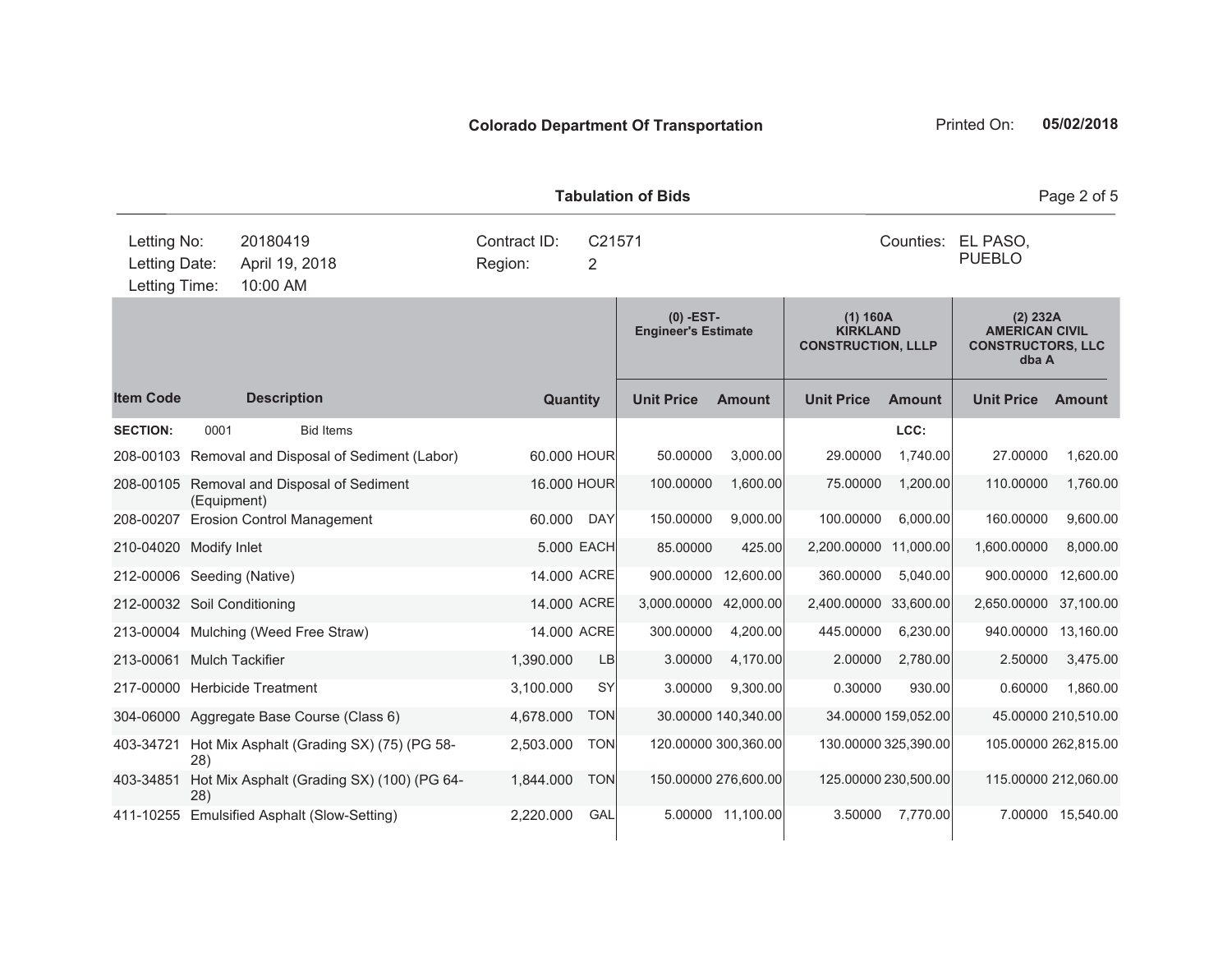|                                               |      |                                        |                                                   |                         |                     | <b>Tabulation of Bids</b>                 |                     |                                                          |                     |                                                                        | Page 3 of 5         |
|-----------------------------------------------|------|----------------------------------------|---------------------------------------------------|-------------------------|---------------------|-------------------------------------------|---------------------|----------------------------------------------------------|---------------------|------------------------------------------------------------------------|---------------------|
| Letting No:<br>Letting Date:<br>Letting Time: |      | 20180419<br>April 19, 2018<br>10:00 AM |                                                   | Contract ID:<br>Region: | C21571<br>2         |                                           |                     |                                                          | Counties:           | EL PASO,<br><b>PUEBLO</b>                                              |                     |
|                                               |      |                                        |                                                   |                         |                     | $(0)$ -EST-<br><b>Engineer's Estimate</b> |                     | (1) 160A<br><b>KIRKLAND</b><br><b>CONSTRUCTION, LLLP</b> |                     | (2) 232A<br><b>AMERICAN CIVIL</b><br><b>CONSTRUCTORS, LLC</b><br>dba A |                     |
| <b>Item Code</b>                              |      | <b>Description</b>                     |                                                   |                         | Quantity            | <b>Unit Price</b>                         | <b>Amount</b>       | <b>Unit Price</b>                                        | <b>Amount</b>       | <b>Unit Price</b>                                                      | <b>Amount</b>       |
| <b>SECTION:</b>                               | 0001 |                                        | <b>Bid Items</b>                                  |                         |                     |                                           |                     |                                                          | LCC:                |                                                                        |                     |
|                                               |      |                                        | 603-01180 18 Inch Reinforced Concrete Pipe        | 536.000                 | LF                  | 100.00000                                 | 53,600.00           | 125.00000                                                | 67,000.00           | 120.00000                                                              | 64,320.00           |
| 604-00305 Inlet Type C (5 Foot)               |      |                                        |                                                   |                         | 1.000 EACH          | 2,125.00000                               | 2,125.00            | 11,000.00000 11,000.00                                   |                     | 3,700.00000                                                            | 3,700.00            |
| 604-00310 Inlet Type C (10 Foot)              |      |                                        |                                                   |                         | 1.000 EACH          | 5,000.00000                               | 5,000.00            | 12,000.00000 12,000.00                                   |                     | 5,100.00000                                                            | 5,100.00            |
| 604-30005 Manhole Slab Base (5 Foot)          |      |                                        |                                                   |                         | 1.000 EACH          | 4,000.00000                               | 4,000.00            | 12,000.00000 12,000.00                                   |                     | 4,500.00000                                                            | 4,500.00            |
|                                               |      |                                        | 606-20014 Tensioned Cable Barrier (TL-4)          | 16,300.000              | LF                  |                                           | 18.00000 293,400.00 |                                                          | 16.00000 260,800.00 |                                                                        | 18.00000 293,400.00 |
|                                               |      |                                        | 606-21010 End Anchorage (Tensioned Cable Barrier) |                         | 12.000 EACH         | 4,000.00000 48,000.00                     |                     | 8,000.00000 96,000.00                                    |                     | 10,000.00000 120,000.00                                                |                     |
| 620-00001                                     |      | Field Office (Class 1)                 |                                                   |                         | 1.000 EACH          | 15,000.00000 15,000.00                    |                     | 20,000.00000 20,000.00                                   |                     | 14,000.00000 14,000.00                                                 |                     |
| 620-00011 Field Laboratory (Class 1)          |      |                                        |                                                   |                         | 1.000 EACH          | 15,000.00000 15,000.00                    |                     | 20,000.00000 20,000.00                                   |                     | 14,000.00000                                                           | 14,000.00           |
| 620-00020 Sanitary Facility                   |      |                                        |                                                   |                         | 2.000 EACH          | 2,000.00000                               | 4.000.00            | 1,000.00000                                              | 2,000.00            | 2,500.00000                                                            | 5,000.00            |
| 625-00000 Construction Surveying              |      |                                        |                                                   | 1.000                   | L S                 | 40,000.00000 40,000.00                    |                     | 16,000.00000 16,000.00                                   |                     | 40,000.00000 40,000.00                                                 |                     |
| 626-00000 Mobilization                        |      |                                        |                                                   | 1.000                   | $\lfloor S \rfloor$ | 202,287.97000 202,287.97                  |                     | 220,000.00000 220,000.00                                 |                     | 240,000.00000 240,000.00                                               |                     |
|                                               |      |                                        | 626-01103 Public Information Services (Tier III)  | 1.000                   | $\lfloor S \rfloor$ | 45,336.03000 45,336.03                    |                     | 11,000.00000 11,000.00                                   |                     | 20,000.00000 20,000.00                                                 |                     |
| 630-00003 Uniformed Traffic Control           |      |                                        |                                                   |                         | 600.000 HOUR        |                                           | 80.00000 48,000.00  |                                                          | 100.00000 60,000.00 |                                                                        | 95.00000 57,000.00  |
|                                               |      |                                        |                                                   |                         |                     |                                           |                     |                                                          |                     |                                                                        |                     |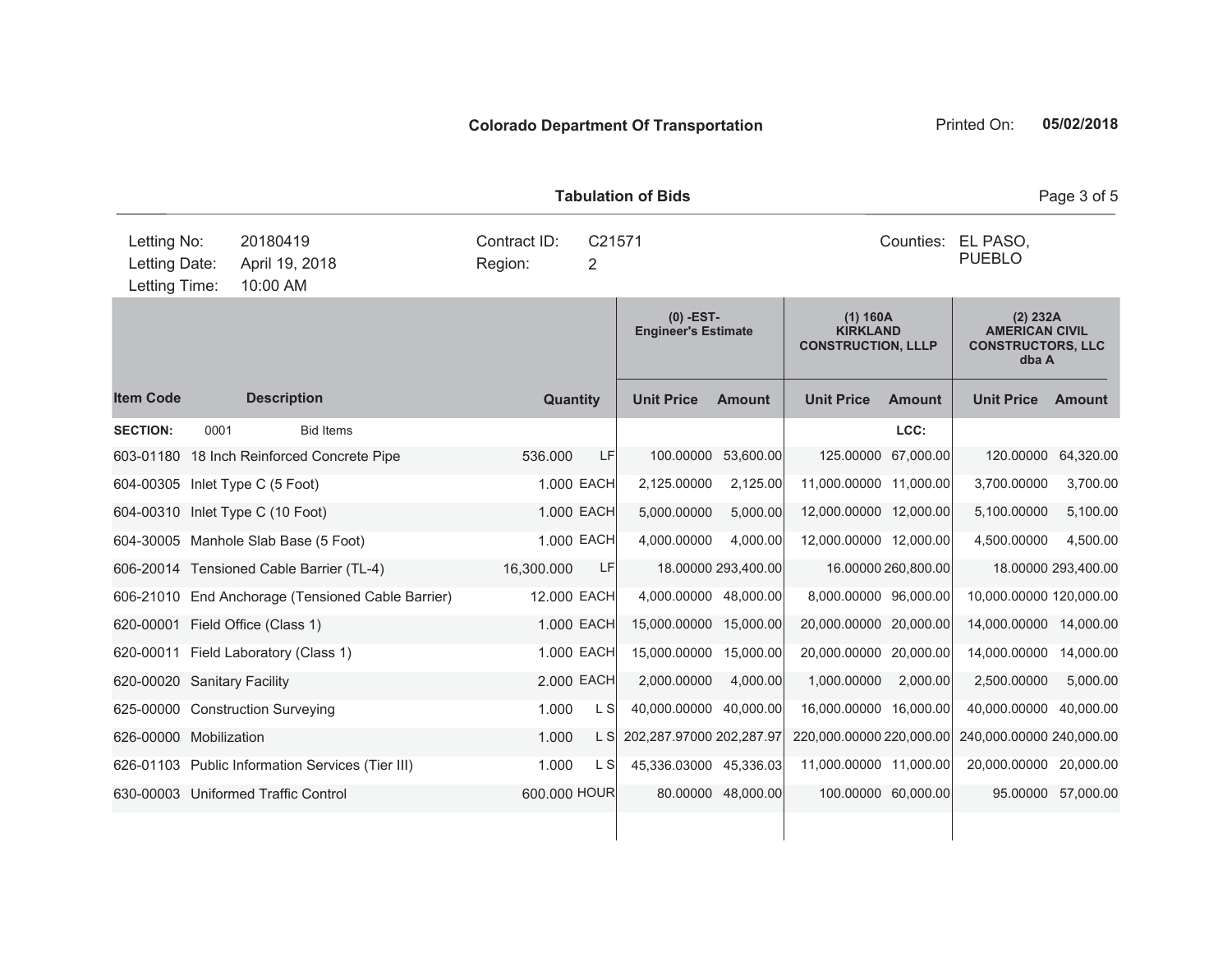|                                               |                     |                                                                          |                                        |            | <b>Tabulation of Bids</b>                 |               |                                                          |                                     |                                                                        | Page 4 of 5   |
|-----------------------------------------------|---------------------|--------------------------------------------------------------------------|----------------------------------------|------------|-------------------------------------------|---------------|----------------------------------------------------------|-------------------------------------|------------------------------------------------------------------------|---------------|
| Letting No:<br>Letting Date:<br>Letting Time: |                     | 20180419<br>April 19, 2018<br>10:00 AM                                   | Contract ID:<br>C21571<br>Region:<br>2 |            |                                           |               |                                                          | Counties: EL PASO,<br><b>PUEBLO</b> |                                                                        |               |
|                                               |                     |                                                                          |                                        |            | $(0)$ -EST-<br><b>Engineer's Estimate</b> |               | (1) 160A<br><b>KIRKLAND</b><br><b>CONSTRUCTION, LLLP</b> |                                     | (2) 232A<br><b>AMERICAN CIVIL</b><br><b>CONSTRUCTORS, LLC</b><br>dba A |               |
| <b>Item Code</b>                              |                     | <b>Description</b>                                                       | Quantity                               |            | <b>Unit Price</b>                         | <b>Amount</b> | <b>Unit Price</b>                                        | <b>Amount</b>                       | <b>Unit Price</b>                                                      | <b>Amount</b> |
| <b>SECTION:</b>                               | 0001                | <b>Bid Items</b>                                                         |                                        |            |                                           |               |                                                          | LCC:                                |                                                                        |               |
|                                               |                     | 630-00007 Traffic Control Inspection                                     | 30.000                                 | <b>DAY</b> | 200.00000                                 | 6,000.00      | 135.00000                                                | 4,050.00                            | 150.00000                                                              | 4,500.00      |
|                                               |                     | 630-00012 Traffic Control Management                                     | 76.000                                 | <b>DAY</b> | 700.00000                                 | 53,200.00     | 1,200.00000 91,200.00                                    |                                     | 1,300.00000                                                            | 98,800.00     |
|                                               |                     | 630-80001 Flashing Beacon (Portable)                                     | 11.000 EACH                            |            | 700.00000                                 | 7,700.00      | 108.00000                                                | 1,188.00                            | 120.00000                                                              | 1,320.00      |
|                                               |                     | 630-80335 Barricade (Type 3 M-A) (Temporary)                             |                                        | 3.000 EACH | 150.00000                                 | 450.00        | 81.00000                                                 | 243.00                              | 89.00000                                                               | 267.00        |
|                                               |                     | 630-80341 Construction Traffic Sign (Panel Size A)                       | 31.000 EACH                            |            | 50.00000                                  | 1,550.00      | 33.00000                                                 | 1,023.00                            | 35.00000                                                               | 1,085.00      |
|                                               |                     | 630-80342 Construction Traffic Sign (Panel Size B)                       | 27.000 EACH                            |            | 60.00000                                  | 1,620.00      | 54.00000                                                 | 1,458.00                            | 60.00000                                                               | 1,620.00      |
|                                               |                     | 630-80343 Construction Traffic Sign (Panel Size C)                       | 10.000 EACH                            |            | 70.00000                                  | 700.00        | 81.00000                                                 | 810.00                              | 90.00000                                                               | 900.00        |
|                                               |                     | 630-80355 Portable Message Sign Panel                                    |                                        | 2.000 EACH | 5,000.00000                               | 10,000.00     | 4,400.00000                                              | 8,800.00                            | 5,500.00000                                                            | 11,000.00     |
|                                               |                     | 630-80358 Advance Warning Flashing or Sequencing<br>Arrow Panel (C Type) |                                        | 1.000 EACH | 1,500.00000                               | 1,500.00      | 2,200.00000                                              | 2,200.00                            | 2,400.00000                                                            | 2,400.00      |
| 630-80363                                     | (Flashing)          | Drum Channelizing Device (With Light)                                    | 212.000 EACH                           |            | 40.00000                                  | 8,480.00      | 33.00000                                                 | 6,996.00                            | 35.00000                                                               | 7,420.00      |
| 630-80380                                     | <b>Traffic Cone</b> |                                                                          | 200.000 EACH                           |            | 10.00000                                  | 2,000.00      | 9.00000                                                  | 1.800.00                            | 10.00000                                                               | 2,000.00      |
|                                               |                     | 630-80393 Stackable Vertical Panels                                      | 25.000 EACH                            |            | 30.00000                                  | 750.00        | 17.00000                                                 | 425.00                              | 18.00000                                                               | 450.00        |
| 630-85020 Mobile Attenuator                   |                     |                                                                          |                                        | 2.000 EACH | 15,000.00000                              | 30,000.00     | 8,000.00000 16,000.00                                    |                                     | 9,300.00000                                                            | 18,600.00     |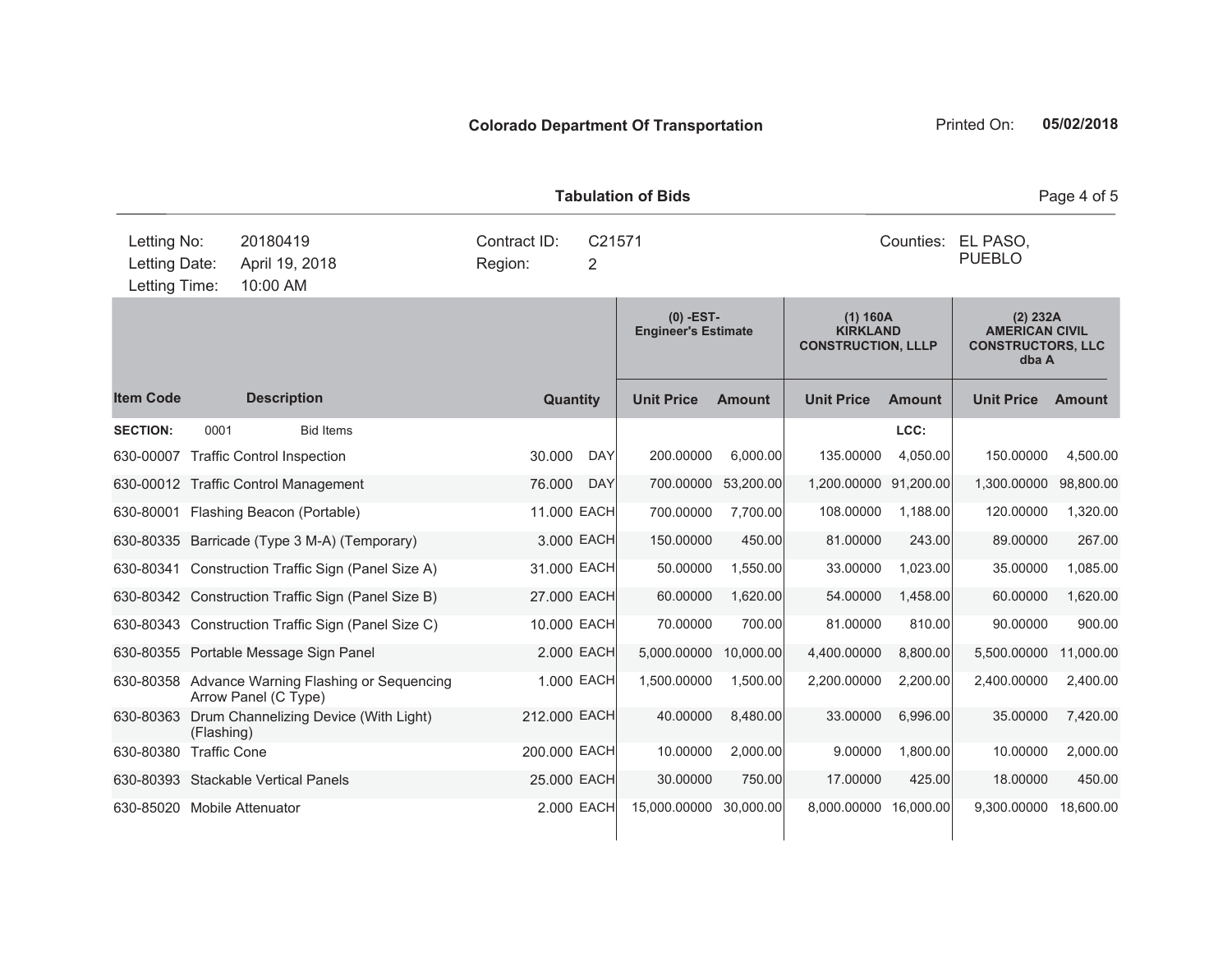|                                               |                                        |                                                    | <b>Tabulation of Bids</b>                 |                                                          | Page 5 of 5                                                            |
|-----------------------------------------------|----------------------------------------|----------------------------------------------------|-------------------------------------------|----------------------------------------------------------|------------------------------------------------------------------------|
| Letting No:<br>Letting Date:<br>Letting Time: | 20180419<br>April 19, 2018<br>10:00 AM | Contract ID:<br>C <sub>21571</sub><br>2<br>Region: |                                           | Counties:                                                | EL PASO,<br><b>PUEBLO</b>                                              |
|                                               |                                        |                                                    | $(0)$ -EST-<br><b>Engineer's Estimate</b> | (1) 160A<br><b>KIRKLAND</b><br><b>CONSTRUCTION, LLLP</b> | (2) 232A<br><b>AMERICAN CIVIL</b><br><b>CONSTRUCTORS, LLC</b><br>dba A |
| <b>Item Code</b>                              | <b>Description</b>                     | Quantity                                           | <b>Unit Price</b><br><b>Amount</b>        | <b>Unit Price</b><br><b>Amount</b>                       | <b>Unit Price</b><br><b>Amount</b>                                     |
| <b>Section Totals:</b>                        |                                        |                                                    | \$2,600,000.00                            | \$2,208,069.00                                           | \$2,482,324.00                                                         |
| <b>Contract Grand Totals</b>                  |                                        |                                                    | \$2,600,000.00                            | \$2,208,069.00                                           | \$2,482,324.00                                                         |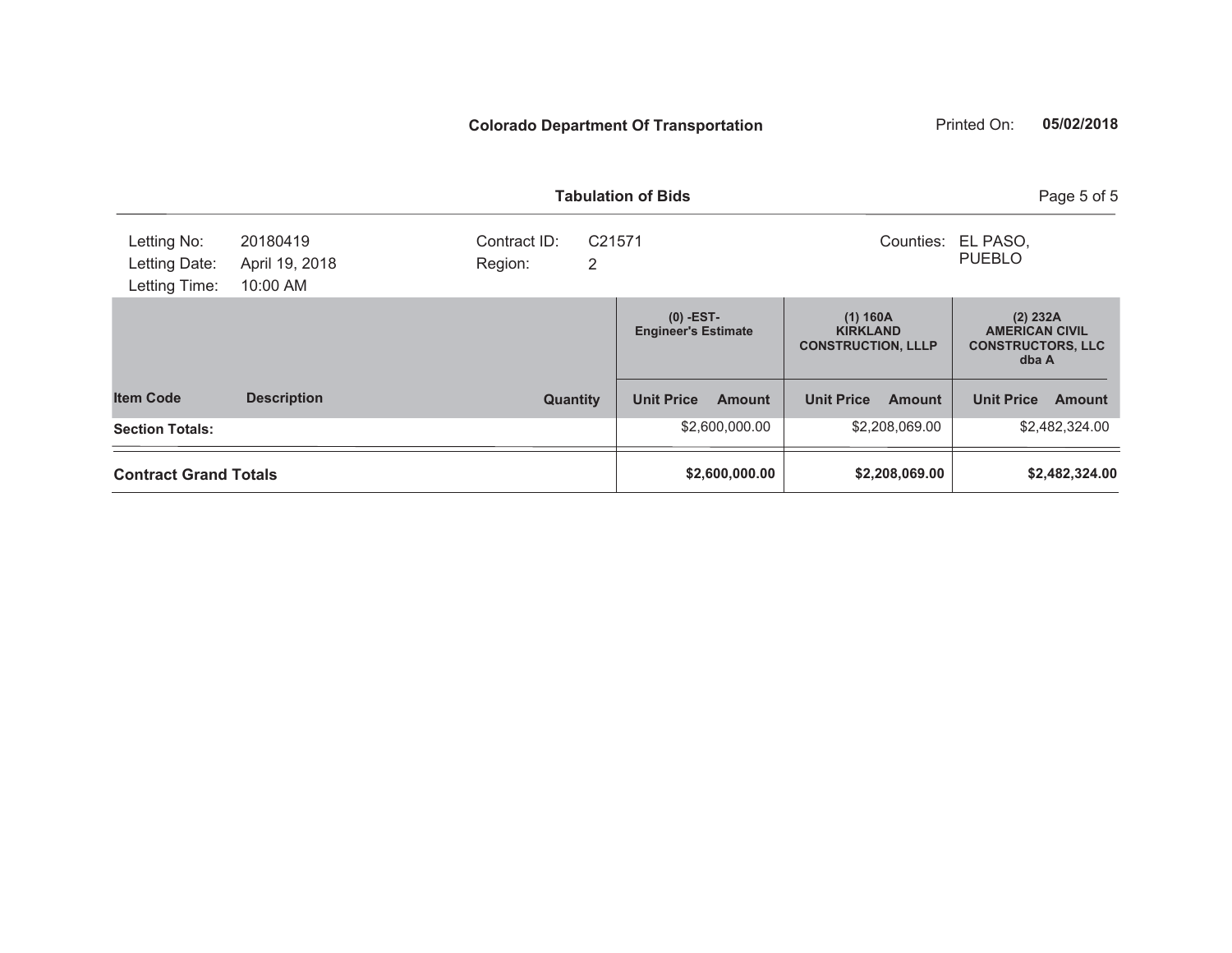|                        |                | <b>Colorado Department Of Transportation</b> |                                |  |                         |             |  |
|------------------------|----------------|----------------------------------------------|--------------------------------|--|-------------------------|-------------|--|
|                        |                |                                              | <b>Low Bid Item Analysis</b>   |  |                         | Page 1 of 7 |  |
| Letting No:            | 20180419       | Contract ID:                                 | C21571                         |  | Counties: EL PASO,      |             |  |
| Letting Date:          | April 19, 2018 | Region:                                      |                                |  | <b>PUEBLO</b>           |             |  |
| Letting Time: 10:00 AM |                |                                              | Contract Time: 90 WORKING DAYS |  | Project(s): SHE025A-042 |             |  |

| Line            | Item/<br>Description                | Quantity                                              | Estimated<br>Price | <b>Bid Price/</b><br><b>Units</b> | <b>Estimated</b><br>Amount | <b>Bid Amount</b> | <b>Bid Est</b><br>$\frac{0}{0}$ | Overrun $(+)$<br>Underrun (-) |
|-----------------|-------------------------------------|-------------------------------------------------------|--------------------|-----------------------------------|----------------------------|-------------------|---------------------------------|-------------------------------|
| <b>SECTION:</b> | 0001                                | <b>Bid Items</b>                                      |                    |                                   |                            |                   |                                 |                               |
| 0005            | 201-00000<br>Clearing and Grubbing  | 1.000                                                 | 30,000.00000       | 17,000.00000<br>L S               | 30,000.00                  | 17,000.00         | 56.67%                          | $-13,000.00$                  |
| 0010            | 202-00019<br>Removal of Inlet       | 1.000                                                 | 300.00000          | 1,800.00000<br><b>EACH</b>        | 300.00                     | 1,800.00          | 600.00%                         | 1,500.00                      |
| 0015            | 202-00220<br>Removal of Asphalt Mat | 2,644.000                                             | 13.00000           | 13.50000<br><b>SY</b>             | 34,372.00                  | 35,694.00         | 103.85%                         | 1,322.00                      |
| 0020            | 202-04002<br><b>Clean Culvert</b>   | 7.000                                                 | 2,500.00000        | 1,800.00000<br><b>EACH</b>        | 17,500.00                  | 12,600.00         | 72.00%                          | $-4,900.00$                   |
| 0025            | 203-00060                           | 20,771.000<br>Embankment Material (Complete In Place) | 26.00000           | 11.00000<br>CY                    | 540,046.00                 | 228,481.00        | 42.31%                          | $-311,565.00$                 |
| 0030            | 203-01500<br><b>Blading</b>         | 190.000                                               | 150.00000          | 100.00000<br><b>HOUR</b>          | 28,500.00                  | 19,000.00         | 66.67%                          | $-9,500.00$                   |
| 0035            | 203-01510<br><b>Backhoe</b>         | 190,000                                               | 120.00000          | 50.00000<br><b>HOUR</b>           | 22,800.00                  | 9,500.00          | 41.67%                          | $-13,300.00$                  |
| 0040            | 203-01550<br>Dozing                 | 80.000                                                | 150.00000          | 100.00000<br><b>HOUR</b>          | 12,000.00                  | 8,000.00          | 66.67%                          | $-4,000.00$                   |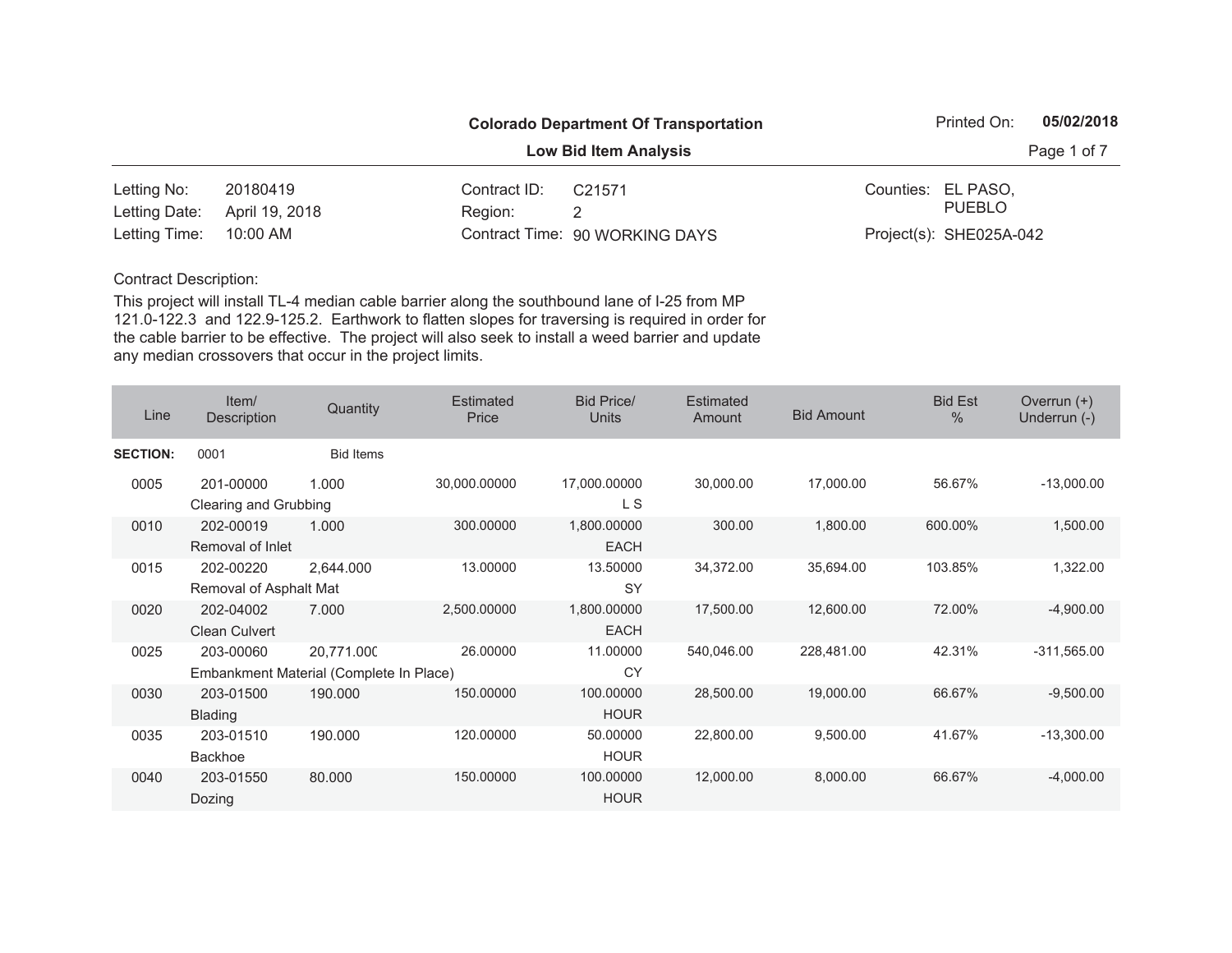|                        |                | <b>Colorado Department Of Transportation</b> |                                |  |                         |             |  |
|------------------------|----------------|----------------------------------------------|--------------------------------|--|-------------------------|-------------|--|
|                        |                |                                              | <b>Low Bid Item Analysis</b>   |  |                         | Page 2 of 7 |  |
| Letting No:            | 20180419       | Contract ID:                                 | C21571                         |  | Counties: EL PASO,      |             |  |
| Letting Date:          | April 19, 2018 | Region:                                      |                                |  | PUEBLO                  |             |  |
| Letting Time: 10:00 AM |                |                                              | Contract Time: 90 WORKING DAYS |  | Project(s): SHE025A-042 |             |  |

| Line            | Item/<br>Description                           | Quantity                                               | Estimated<br>Price | <b>Bid Price/</b><br>Units | <b>Estimated</b><br>Amount | <b>Bid Amount</b> | <b>Bid Est</b><br>$\frac{0}{0}$ | Overrun $(+)$<br>Underrun (-) |
|-----------------|------------------------------------------------|--------------------------------------------------------|--------------------|----------------------------|----------------------------|-------------------|---------------------------------|-------------------------------|
| <b>SECTION:</b> | 0001                                           | <b>Bid Items</b>                                       |                    |                            |                            |                   |                                 |                               |
| 0045            | 203-01594<br><b>Combination Loader</b>         | 80.000                                                 | 110.00000          | 75.00000<br><b>HOUR</b>    | 8,800.00                   | 6,000.00          | 68.18%                          | $-2,800.00$                   |
| 0050            | 203-01597<br>Potholing                         | 120.000                                                | 200.00000          | 250.00000<br><b>HOUR</b>   | 24,000.00                  | 30,000.00         | 125.00%                         | 6,000.00                      |
| 0055            | 207-00205<br>Topsoil                           | 10,200.000                                             | 13.00000           | 7.30000<br><b>CY</b>       | 132,600.00                 | 74,460.00         | 56.15%                          | $-58,140.00$                  |
| 0060            | 208-00002<br>Erosion Log Type 1 (12 Inch)      | 5,172.000                                              | 4.00000            | 3.25000<br>LF              | 20,688.00                  | 16,809.00         | 81.25%                          | $-3,879.00$                   |
| 0065            | 208-00045<br><b>Concrete Washout Structure</b> | 4.000                                                  | 1,000.00000        | 1,500.00000<br><b>EACH</b> | 4,000.00                   | 6,000.00          | 150.00%                         | 2,000.00                      |
| 0070            | 208-00070<br>Vehicle Tracking Pad              | 5.000                                                  | 2,000.00000        | 1,500.00000<br><b>EACH</b> | 10,000.00                  | 7,500.00          | 75.00%                          | $-2,500.00$                   |
| 0075            | 208-00103                                      | 60.000<br>Removal and Disposal of Sediment (Labor)     | 50.00000           | 29.00000<br><b>HOUR</b>    | 3,000.00                   | 1,740.00          | 58.00%                          | $-1,260.00$                   |
| 0080            | 208-00105                                      | 16.000<br>Removal and Disposal of Sediment (Equipment) | 100.00000          | 75.00000<br><b>HOUR</b>    | 1,600.00                   | 1,200.00          | 75.00%                          | $-400.00$                     |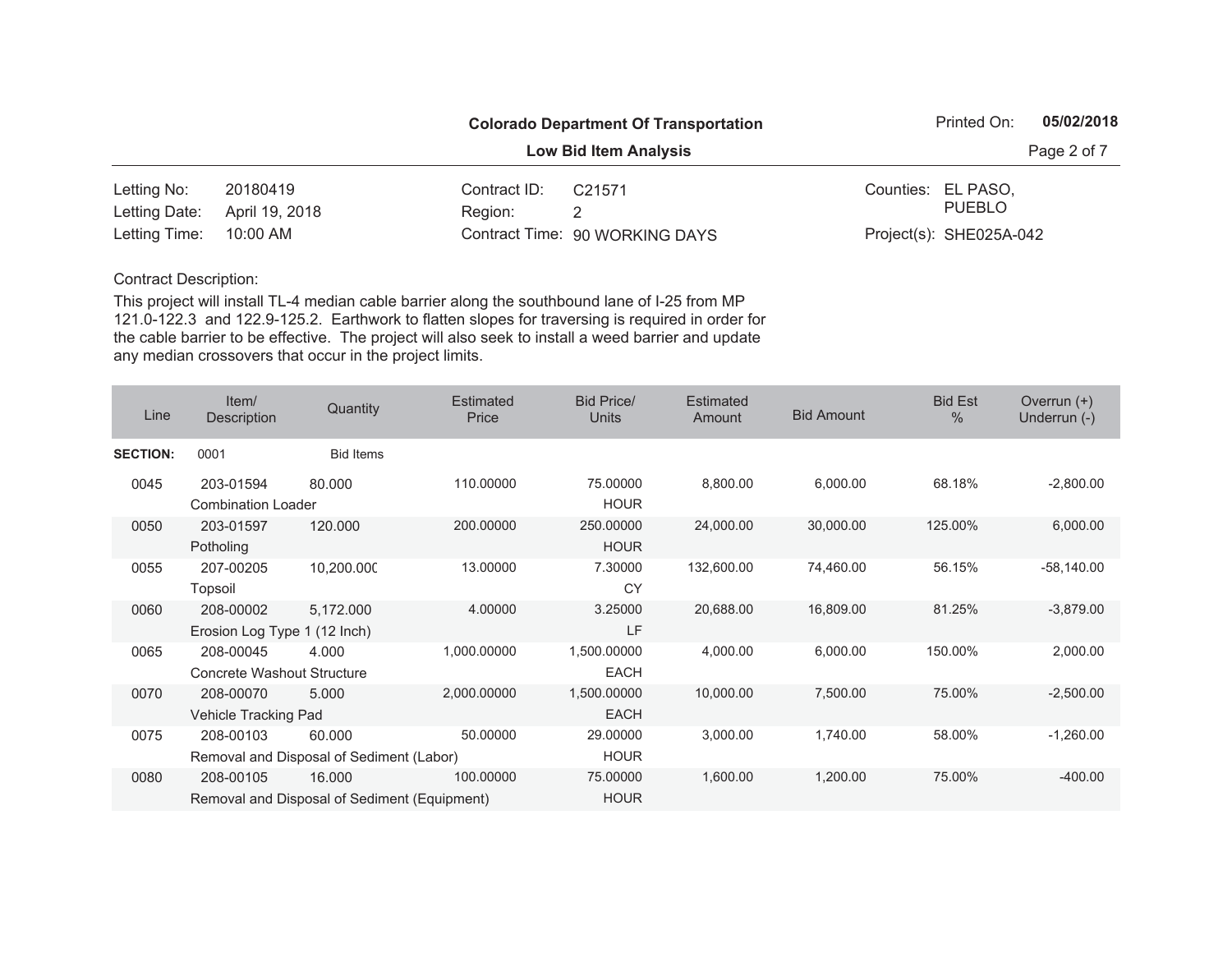|                        |                | <b>Colorado Department Of Transportation</b> |                                |  |                         |             |  |
|------------------------|----------------|----------------------------------------------|--------------------------------|--|-------------------------|-------------|--|
|                        |                |                                              | <b>Low Bid Item Analysis</b>   |  |                         | Page 3 of 7 |  |
| Letting No:            | 20180419       | Contract ID:                                 | C21571                         |  | Counties: EL PASO,      |             |  |
| Letting Date:          | April 19, 2018 | Region:                                      |                                |  | PUEBLO                  |             |  |
| Letting Time: 10:00 AM |                |                                              | Contract Time: 90 WORKING DAYS |  | Project(s): SHE025A-042 |             |  |

| Line            | Item/<br>Description                           | Quantity         | <b>Estimated</b><br>Price | <b>Bid Price/</b><br><b>Units</b> | <b>Estimated</b><br>Amount | <b>Bid Amount</b> | <b>Bid Est</b><br>$\%$ | Overrun $(+)$<br>Underrun (-) |
|-----------------|------------------------------------------------|------------------|---------------------------|-----------------------------------|----------------------------|-------------------|------------------------|-------------------------------|
| <b>SECTION:</b> | 0001                                           | <b>Bid Items</b> |                           |                                   |                            |                   |                        |                               |
| 0085            | 208-00207<br><b>Erosion Control Management</b> | 60.000           | 150.00000                 | 100.00000<br><b>DAY</b>           | 9,000.00                   | 6,000.00          | 66.67%                 | $-3,000.00$                   |
| 0090            | 210-04020<br>Modify Inlet                      | 5.000            | 85.00000                  | 2,200.00000<br><b>EACH</b>        | 425.00                     | 11,000.00         | 2588.24%               | 10,575.00                     |
| 0095            | 212-00006<br>Seeding (Native)                  | 14.000           | 900.00000                 | 360.00000<br><b>ACRE</b>          | 12,600.00                  | 5,040.00          | 40.00%                 | $-7,560.00$                   |
| 0100            | 212-00032<br>Soil Conditioning                 | 14.000           | 3,000.00000               | 2,400.00000<br><b>ACRE</b>        | 42,000.00                  | 33,600.00         | 80.00%                 | $-8,400.00$                   |
| 0105            | 213-00004<br>Mulching (Weed Free Straw)        | 14.000           | 300.00000                 | 445.00000<br><b>ACRE</b>          | 4,200.00                   | 6,230.00          | 148.33%                | 2,030.00                      |
| 0110            | 213-00061<br><b>Mulch Tackifier</b>            | 1,390.000        | 3.00000                   | 2.00000<br><b>LB</b>              | 4,170.00                   | 2,780.00          | 66.67%                 | $-1,390.00$                   |
| 0115            | 217-00000<br><b>Herbicide Treatment</b>        | 3,100.000        | 3.00000                   | 0.30000<br><b>SY</b>              | 9,300.00                   | 930.00            | 10.00%                 | $-8,370.00$                   |
| 0120            | 304-06000<br>Aggregate Base Course (Class 6)   | 4,678.000        | 30.00000                  | 34.00000<br><b>TON</b>            | 140,340.00                 | 159,052.00        | 113.33%                | 18,712.00                     |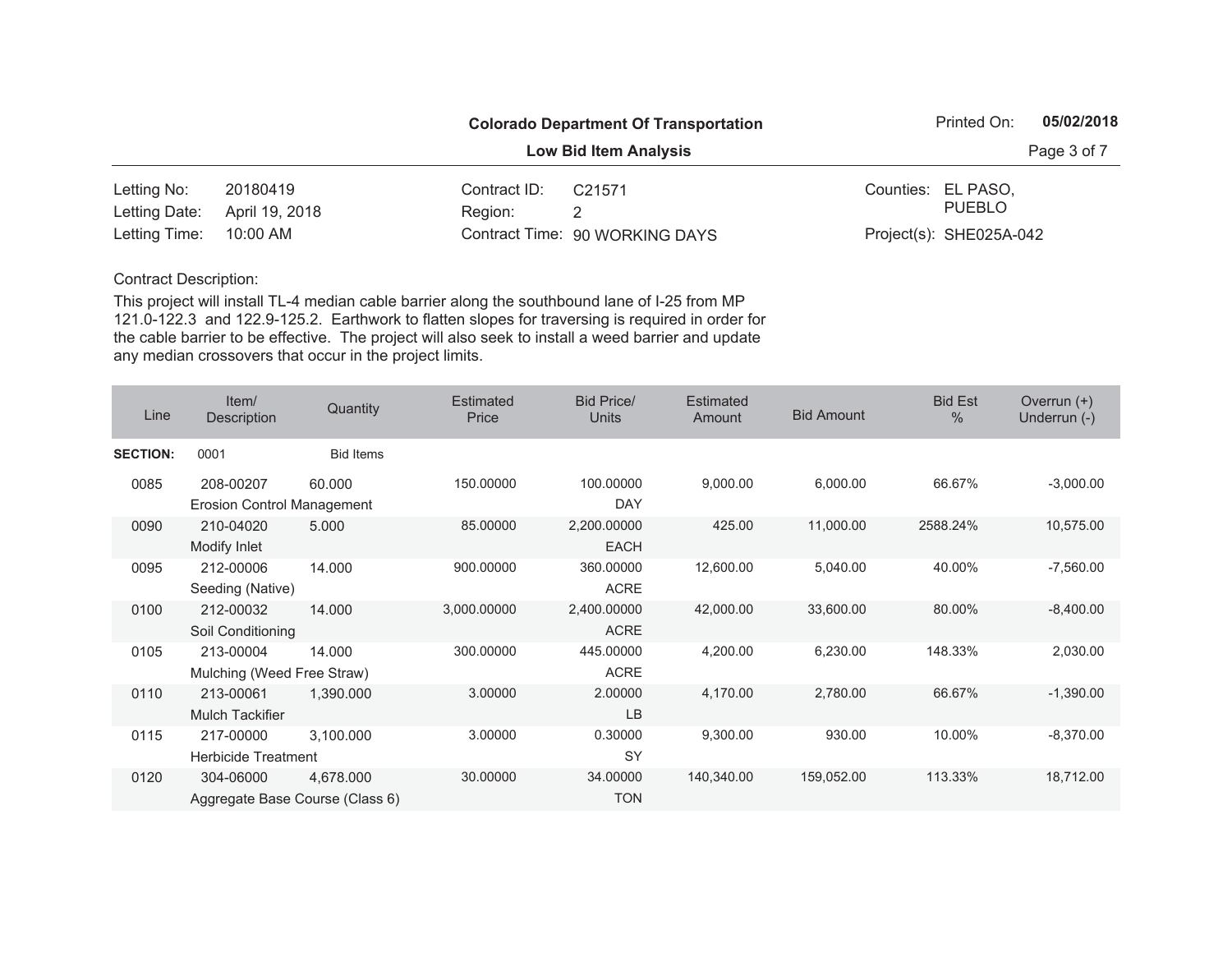|                        |                |              | <b>Colorado Department Of Transportation</b> | Printed On:             | 05/02/2018  |
|------------------------|----------------|--------------|----------------------------------------------|-------------------------|-------------|
|                        |                |              | <b>Low Bid Item Analysis</b>                 |                         | Page 4 of 7 |
| Letting No:            | 20180419       | Contract ID: | C21571                                       | Counties: EL PASO,      |             |
| Letting Date:          | April 19, 2018 | Region:      |                                              | PUEBLO                  |             |
| Letting Time: 10:00 AM |                |              | Contract Time: 90 WORKING DAYS               | Project(s): SHE025A-042 |             |

| Line            | Item/<br>Description                        | Quantity                                                   | <b>Estimated</b><br>Price | <b>Bid Price/</b><br><b>Units</b> | <b>Estimated</b><br>Amount | <b>Bid Amount</b> | <b>Bid Est</b><br>$\frac{0}{0}$ | Overrun $(+)$<br>Underrun (-) |
|-----------------|---------------------------------------------|------------------------------------------------------------|---------------------------|-----------------------------------|----------------------------|-------------------|---------------------------------|-------------------------------|
| <b>SECTION:</b> | 0001                                        | <b>Bid Items</b>                                           |                           |                                   |                            |                   |                                 |                               |
| 0125            | 403-34721                                   | 2,503.000<br>Hot Mix Asphalt (Grading SX) (75) (PG 58-28)  | 120.00000                 | 130.00000<br><b>TON</b>           | 300,360.00                 | 325,390.00        | 108.33%                         | 25,030.00                     |
| 0130            | 403-34851                                   | 1,844.000<br>Hot Mix Asphalt (Grading SX) (100) (PG 64-28) | 150.00000                 | 125.00000<br><b>TON</b>           | 276,600.00                 | 230,500.00        | 83.33%                          | $-46,100.00$                  |
| 0135            | 411-10255                                   | 2,220.000<br>Emulsified Asphalt (Slow-Setting)             | 5.00000                   | 3.50000<br>GAL                    | 11,100.00                  | 7,770.00          | 70.00%                          | $-3,330.00$                   |
| 0140            | 603-01180                                   | 536.000<br>18 Inch Reinforced Concrete Pipe                | 100.00000                 | 125.00000<br>LF                   | 53,600.00                  | 67,000.00         | 125.00%                         | 13,400.00                     |
| 0145            | 604-00305<br>Inlet Type C (5 Foot)          | 1.000                                                      | 2,125,00000               | 11,000.00000<br><b>EACH</b>       | 2,125.00                   | 11,000.00         | 517.65%                         | 8,875.00                      |
| 0150            | 604-00310<br>Inlet Type C (10 Foot)         | 1.000                                                      | 5,000.00000               | 12,000.00000<br><b>EACH</b>       | 5,000.00                   | 12,000.00         | 240.00%                         | 7,000.00                      |
| 0155            | 604-30005<br>Manhole Slab Base (5 Foot)     | 1.000                                                      | 4,000.00000               | 12,000.00000<br><b>EACH</b>       | 4,000.00                   | 12,000.00         | 300.00%                         | 8,000.00                      |
| 0160            | 606-20014<br>Tensioned Cable Barrier (TL-4) | 16,300.000                                                 | 18.00000                  | 16.00000<br>LF                    | 293,400.00                 | 260,800.00        | 88.89%                          | $-32,600.00$                  |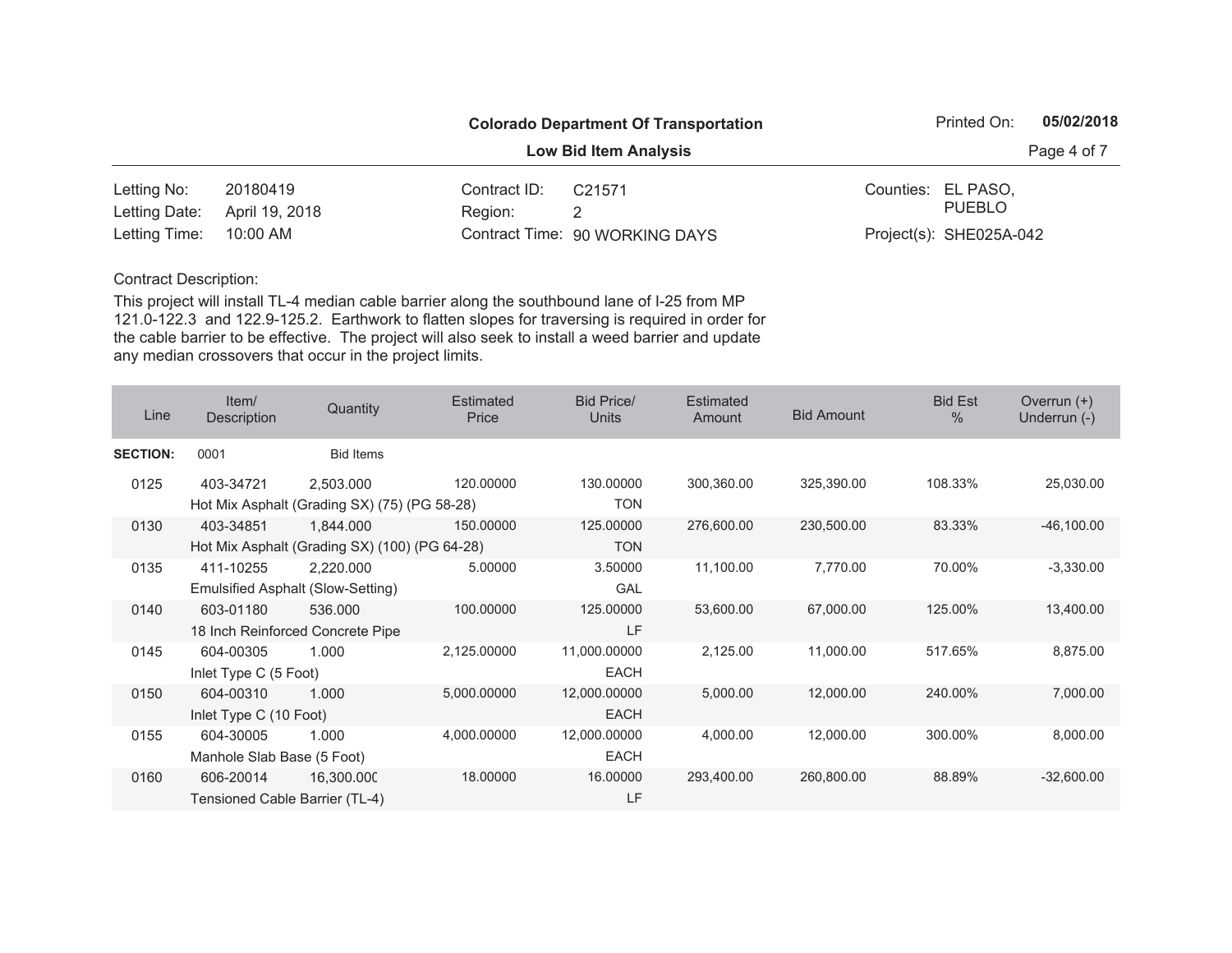|                        |                              |              | <b>Colorado Department Of Transportation</b> |  | Printed On:             | 05/02/2018  |
|------------------------|------------------------------|--------------|----------------------------------------------|--|-------------------------|-------------|
|                        | <b>Low Bid Item Analysis</b> |              |                                              |  |                         | Page 5 of 7 |
| Letting No:            | 20180419                     | Contract ID: | C21571                                       |  | Counties: EL PASO,      |             |
| Letting Date:          | April 19, 2018               | Region:      |                                              |  | <b>PUEBLO</b>           |             |
| Letting Time: 10:00 AM |                              |              | Contract Time: 90 WORKING DAYS               |  | Project(s): SHE025A-042 |             |

| Line            | Item/<br>Description          | Quantity                                | Estimated<br>Price | <b>Bid Price/</b><br>Units | <b>Estimated</b><br>Amount | <b>Bid Amount</b> | <b>Bid Est</b><br>$\frac{0}{0}$ | Overrun $(+)$<br>Underrun (-) |
|-----------------|-------------------------------|-----------------------------------------|--------------------|----------------------------|----------------------------|-------------------|---------------------------------|-------------------------------|
| <b>SECTION:</b> | 0001                          | <b>Bid Items</b>                        |                    |                            |                            |                   |                                 |                               |
| 0165            | 606-21010                     | 12.000                                  | 4,000.00000        | 8,000.00000                | 48,000.00                  | 96,000.00         | 200.00%                         | 48,000.00                     |
|                 |                               | End Anchorage (Tensioned Cable Barrier) |                    | <b>EACH</b>                |                            |                   |                                 |                               |
| 0170            | 620-00001                     | 1.000                                   | 15,000.00000       | 20,000.00000               | 15,000.00                  | 20,000.00         | 133.33%                         | 5,000.00                      |
|                 | Field Office (Class 1)        |                                         |                    | <b>EACH</b>                |                            |                   |                                 |                               |
| 0175            | 620-00011                     | 1.000                                   | 15,000.00000       | 20,000.00000               | 15,000.00                  | 20,000.00         | 133.33%                         | 5,000.00                      |
|                 | Field Laboratory (Class 1)    |                                         |                    | <b>EACH</b>                |                            |                   |                                 |                               |
| 0180            | 620-00020                     | 2.000                                   | 2,000.00000        | 1,000.00000                | 4,000.00                   | 2,000.00          | 50.00%                          | $-2,000.00$                   |
|                 | <b>Sanitary Facility</b>      |                                         |                    | <b>EACH</b>                |                            |                   |                                 |                               |
| 0185            | 625-00000                     | 1.000                                   | 40,000.00000       | 16,000.00000               | 40,000.00                  | 16,000.00         | 40.00%                          | $-24,000.00$                  |
|                 | <b>Construction Surveying</b> |                                         |                    | L S                        |                            |                   |                                 |                               |
| 0190            | 626-00000                     | 1.000                                   | 202,287.97000      | 220,000.00000              | 202,287.97                 | 220,000.00        | 108.76%                         | 17,712.03                     |
|                 | Mobilization                  |                                         |                    | L S                        |                            |                   |                                 |                               |
| 0195            | 626-01103                     | 1.000                                   | 45,336.03000       | 11,000.00000               | 45,336.03                  | 11,000.00         | 24.26%                          | $-34,336.03$                  |
|                 |                               | Public Information Services (Tier III)  |                    | L S                        |                            |                   |                                 |                               |
| 0200            | 630-00003                     | 600.000                                 | 80.00000           | 100.00000                  | 48,000.00                  | 60,000.00         | 125.00%                         | 12,000.00                     |
|                 | Uniformed Traffic Control     |                                         |                    | <b>HOUR</b>                |                            |                   |                                 |                               |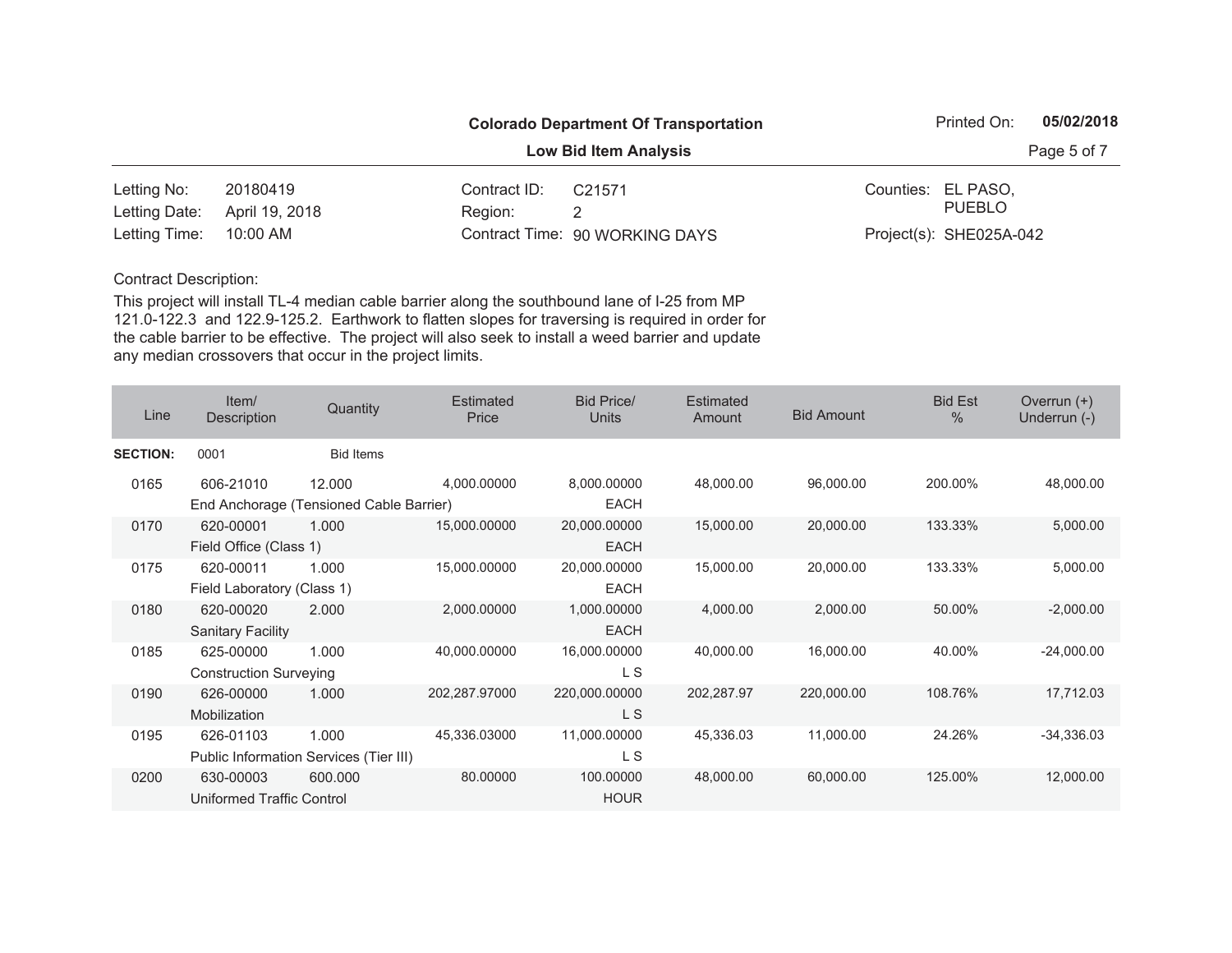|                        |                |              | <b>Colorado Department Of Transportation</b> | Printed On:             | 05/02/2018  |
|------------------------|----------------|--------------|----------------------------------------------|-------------------------|-------------|
|                        |                |              | <b>Low Bid Item Analysis</b>                 |                         | Page 6 of 7 |
| Letting No:            | 20180419       | Contract ID: | C21571                                       | Counties: EL PASO,      |             |
| Letting Date:          | April 19, 2018 | Region:      |                                              | PUEBLO                  |             |
| Letting Time: 10:00 AM |                |              | Contract Time: 90 WORKING DAYS               | Project(s): SHE025A-042 |             |

| Line            | Item/<br>Description                           | Quantity                                           | <b>Estimated</b><br>Price | <b>Bid Price/</b><br><b>Units</b> | Estimated<br>Amount | <b>Bid Amount</b> | <b>Bid Est</b><br>$\%$ | Overrun $(+)$<br>Underrun (-) |
|-----------------|------------------------------------------------|----------------------------------------------------|---------------------------|-----------------------------------|---------------------|-------------------|------------------------|-------------------------------|
| <b>SECTION:</b> | 0001                                           | <b>Bid Items</b>                                   |                           |                                   |                     |                   |                        |                               |
| 0205            | 630-00007<br><b>Traffic Control Inspection</b> | 30.000                                             | 200.00000                 | 135.00000<br><b>DAY</b>           | 6,000.00            | 4,050.00          | 67.50%                 | $-1,950.00$                   |
| 0210            | 630-00012<br><b>Traffic Control Management</b> | 76,000                                             | 700.00000                 | 1,200.00000<br><b>DAY</b>         | 53,200.00           | 91,200.00         | 171.43%                | 38,000.00                     |
| 0215            | 630-80001<br>Flashing Beacon (Portable)        | 11.000                                             | 700.00000                 | 108.00000<br><b>EACH</b>          | 7,700.00            | 1,188.00          | 15.43%                 | $-6,512.00$                   |
| 0220            | 630-80335                                      | 3.000<br>Barricade (Type 3 M-A) (Temporary)        | 150.00000                 | 81.00000<br><b>EACH</b>           | 450.00              | 243.00            | 54.00%                 | $-207.00$                     |
| 0225            | 630-80341                                      | 31.000<br>Construction Traffic Sign (Panel Size A) | 50.00000                  | 33.00000<br><b>EACH</b>           | 1,550.00            | 1,023.00          | 66.00%                 | $-527.00$                     |
| 0230            | 630-80342                                      | 27,000<br>Construction Traffic Sign (Panel Size B) | 60.00000                  | 54.00000<br><b>EACH</b>           | 1,620.00            | 1,458.00          | 90.00%                 | $-162.00$                     |
| 0235            | 630-80343                                      | 10.000<br>Construction Traffic Sign (Panel Size C) | 70.00000                  | 81.00000<br><b>EACH</b>           | 700.00              | 810.00            | 115.71%                | 110.00                        |
| 0240            | 630-80355<br>Portable Message Sign Panel       | 2.000                                              | 5,000.00000               | 4,400.00000<br><b>EACH</b>        | 10,000.00           | 8,800.00          | 88.00%                 | $-1,200.00$                   |